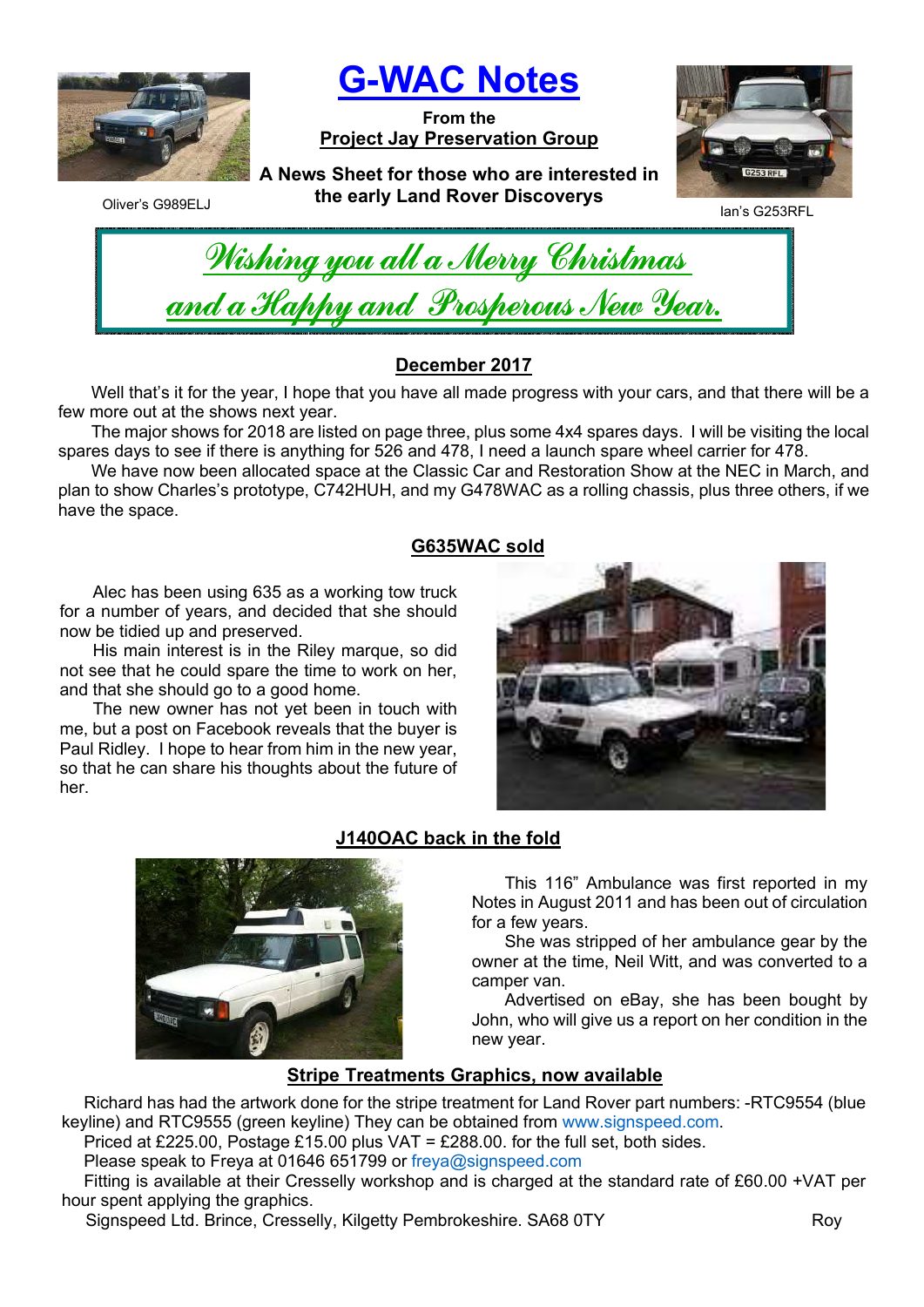### Rivet counters

'Rivet counter', is a synonym used as a term of endearment by members of the 'Land Rover Family', a bit like 'tree huggers' (environmentalists) and 'anoraks' (train spotters).

It was coined by the Series and 90/110 owners, who like to make sure that a riveted repair is accurate, and that it follows the original build standards. They are very fastidious about the accuracy of the number and positioning of the round head solid rivets used when repairing body panels on their Land Rover.

With so much interest now in the preservation of Range Rovers, Freelanders and Discoverys, it is inevitable that the 'rivet counters' are now turning their attention to these models of the Land Rover range.

Discoverys are no exception when it comes to noticing the difference in detail between the G-WAC launch fleet and the later factory registered G-WACs.

Examples are: -

The stitching in the front seat bases are different.



The spare wheel carrier has a round indentation.

There are a number of other distinguishing features found on the launch G-WAC fleet. The most worhty of note is the font and the Land Rover logo on the number plates.



The number plates on the launch fleet had the words 'LAND ROVER LTD', following the green oval, whereas the later G-WACs had just the words 'LAND ROVER'. Something for potential buyers of a launch G-WAC to seek out.

Roy.

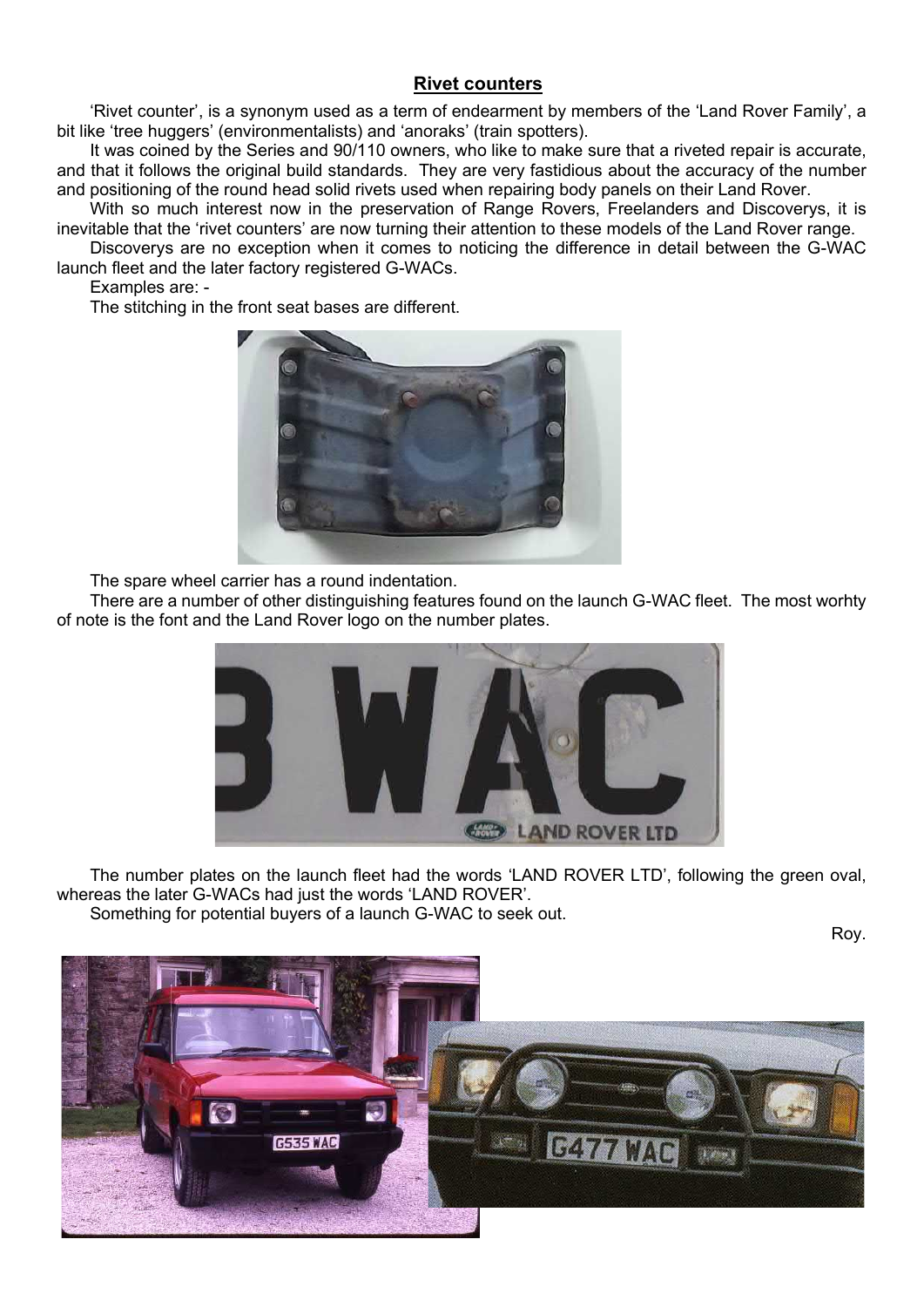## **Shows 2018**

| January<br>14th                   | Malvern 4x4 & Vintage Spares Day. Wye Halls, Three Counties Showground, Malvern,<br>Worcestershire. WR, www.4x4sparesday.co.uk                                                                                                              |
|-----------------------------------|---------------------------------------------------------------------------------------------------------------------------------------------------------------------------------------------------------------------------------------------|
| <b>February</b><br>4th            | Peterborough 4x4 & Vintage Spares Day. East of England Showground, Peterborough.<br>PE2 6XE. www.4x4sparesday.co.uk                                                                                                                         |
| <b>March</b><br>18th              | Ripon 4x4 & Vintage Spares Day. Ripon Racecourse, Boroughbridge Road, Ripon,<br>North Yorkshire. HG4 1UG. www.4x4sparesday.co.uk                                                                                                            |
| 23 - 25th                         | Practical Classics Classic Car & Restoration Show,                                                                                                                                                                                          |
| <b>April</b><br>8th               | Newbury 4x4 & Vintage Spares Day . Newbury Showground, Chieveley, Berkshire.<br>RG18 9QZ. www.4x4sparesday.co.uk                                                                                                                            |
| 22nd                              | Ripon Spring Classic Car & Bike Show & Autojumble. Ripon Racecourse, Boroughbridge<br>Road, Ripon, North Yorkshire. HG4 1UG. www.markwoodwardclassicevents.com                                                                              |
| May                               |                                                                                                                                                                                                                                             |
| 12 - 13th                         | Gaydon Land Rover Show. British Motor Museum, Banbury Road, Gaydon,<br>Warwickshire. CV35 0BJ. shows@britishmotormuseum.co.uk                                                                                                               |
| 26 - 27th                         | Scottish Land Rover Show. Royal Highland Centre, Ingliston, Edinburgh. EH28 8NB.<br>www.scottishlandrovershow.com                                                                                                                           |
| 28th                              | Yorkshire Classic Vehicle Show & Land Rover Display. Ripley Castle. Harrogate. HG3 3EA.<br>www.markwoodwardclassicevents.com                                                                                                                |
| June                              |                                                                                                                                                                                                                                             |
| $2 - 3rd$                         | Malvern Land Rover show & 4x4 Spares Weekend. Three Counties Showground, Malvern.<br>Worcestershire. WR13 6NW. www.4x4sparesday.co.uk                                                                                                       |
| 17 <sub>th</sub>                  | Classics in the Park. Raby Castle, Staindrop, Co. Durham DL2 3AH.<br>www.markwoodwardclassicevents.com                                                                                                                                      |
| 18th                              | Lakes Charity Classic Vehicle Show. Windermere. LA22 9SL.                                                                                                                                                                                   |
| 23 - 24th<br>23 - 24th            | Rover Sports Register. National Rally. Newby Hall, Ripon. North Yorkshire. HG4 5AJ<br>Classic and Sports Car Show. Bicester Heritage in Oxfordshire. www.bicesterheritage.co.uk                                                             |
| 30th - 1st                        | Billing Land Rover Show. Great Billing, Northamptonshire. NN7 1AL                                                                                                                                                                           |
| July<br>1st                       | Leighton Hall Classic Car & Bike Show. Leighton Hall, Carnforh, Lancashire. LA5 9ST                                                                                                                                                         |
| 22nd                              | www.markwoodwardclassicevents.com<br>Lytham Hall Classic Car & Motorcycle Show. Lytham Hall, Ballham Road, Lytham St.                                                                                                                       |
| Annes,<br>27 - 29th               | Lancashire. FY8 4JX. www.markwoodwardclassicevents.com<br>Kelmarsh Land Rover Show. Kelmarsh Hall, Kelmarsh, Northamptonshire. NN6 9LY                                                                                                      |
|                                   |                                                                                                                                                                                                                                             |
| <b>August</b><br>12 <sub>th</sub> | Classics in the Park. Raby Castle, Staindrop, Co. Durham DL2 3AH.<br>www.markwoodwardclassicevents.com                                                                                                                                      |
| 20 - 26th                         | Discovery Owners Club, Weymouth Caravan Rally. Bagwell Farm Touring Park, Knights in                                                                                                                                                        |
| 26th                              | the Bottom, Chickerell, Weymouth, Dorset. DT3 4EA. http://www.bagwellfarm.co.uk/<br>Ripon Classic Car & Bike Show & Autojumble. Ripon Racecourse, Boroughbridge<br>Road, Ripon, North Yorkshire. HG4 1UG. www.markwoodwardclassicevents.com |
| <b>October</b>                    |                                                                                                                                                                                                                                             |
| 14th                              | Ripon 4x4 & Vintage Spares Day. Ripon Racecourse, Boroughbridge Road, Ripon,<br>North Yorkshire. HG4 1UG. www.4x4sparesday.co.uk                                                                                                            |
| 20 - 21st                         | Discovery Birthday Party. Plymouth Hoe. www.discoverybirthdayparty.co.uk                                                                                                                                                                    |
| 28th                              | Malvern 4x4 & Vintage Spares Day. Wye Halls, Three Counties Showground, Malvern,<br>Worcestershire. WR, www.4x4sparesday.co.uk                                                                                                              |